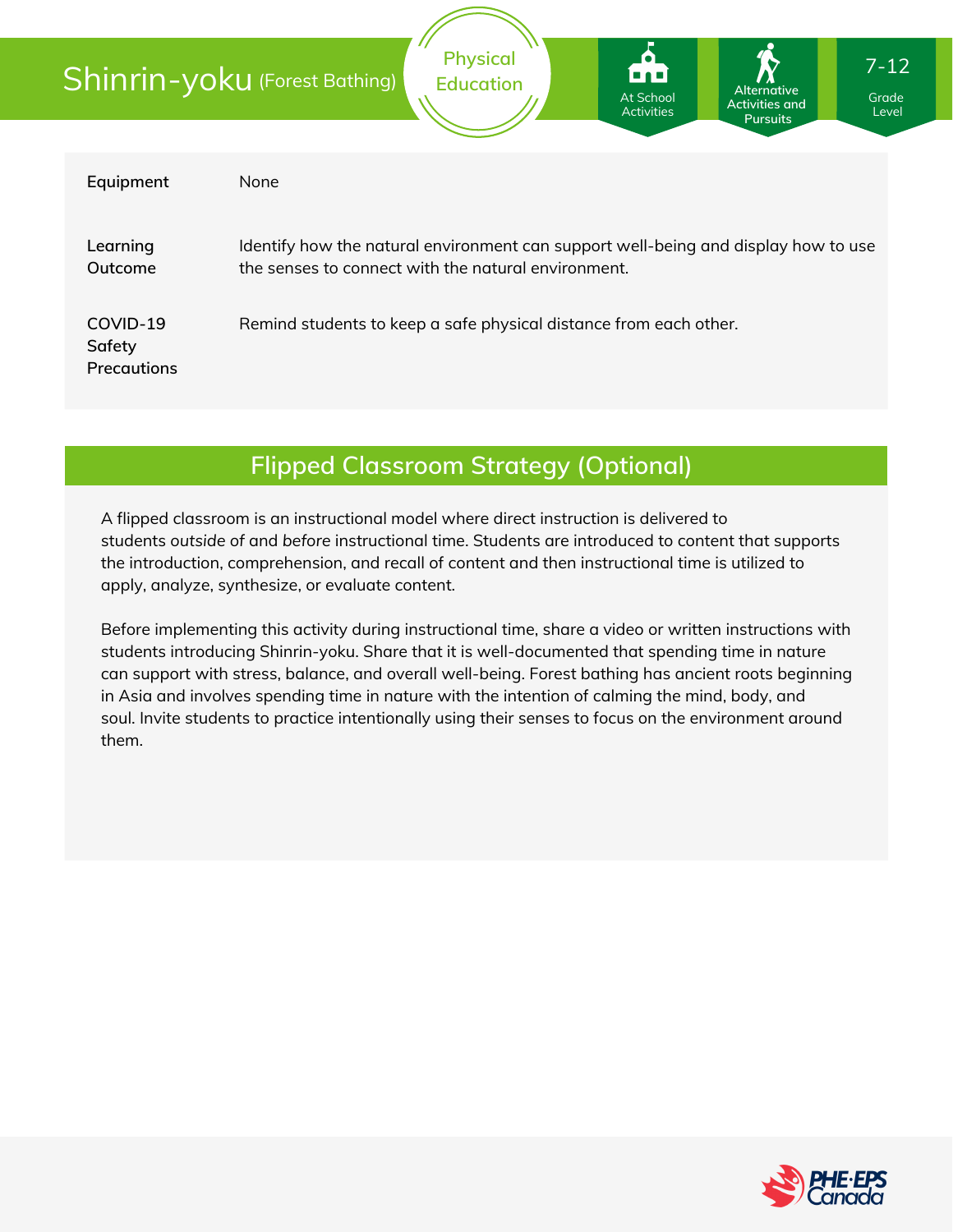## Shinrin-yoku (Forest Bathing)

### **Activity Description**

Introduce students to Shinrin-yoku explaining that it has ancient roots in Asia and involves spending time in nature with the intention of calming the mind, body, and soul. Share that it is welldocumented that spending time in nature can support with stress, balance, and overall wellbeing. If utilizing a flipped classroom strategy, remind students to apply what they learned and practiced in advance of the activity.

Take students to a local forested area, greenspace, or other natural space. Don't have access to a forest? Forest bathing can be modified and utilized in an urban park or greenspace – or even on available greenspace in a schoolyard. Ensure the area is safe and that students can navigate their way through the area without getting lost. Invite students to practice intentionally using their senses to focus on the environment around them. Take time to guide students through using each of their senses to focus on the natural environment around them (e.g., what do they hear, see, feel, and smell?). Students can practice by focusing on one sense at a time.

Invite students to walk through the area connecting to the natural world around them. Share the following steps to support them:

- **Step 1**: Tame the tech set your phone to silent or turn it off and do not check it. This will allow you to be fully present.
- **Step 2**: Silence commit to not talking to others. This is an individual experience.
- **Step 3**: Wander keeping safety and proximity in mind.
- **Step 4**: Sense take time to use your senses to explore the environment. Pause to look at something or smell something.
- **Step 5**: Sit find a safe and comfortable spot to sit or lie down and use your senses further. Close your eyes if you would like and take deep, calming breaths.

Provide students with a central meeting spot after their forest bath.



Grade Grade Level Level

7-12

Activities and **Pursuits** 

**Alternative**

At School At School Activities Activities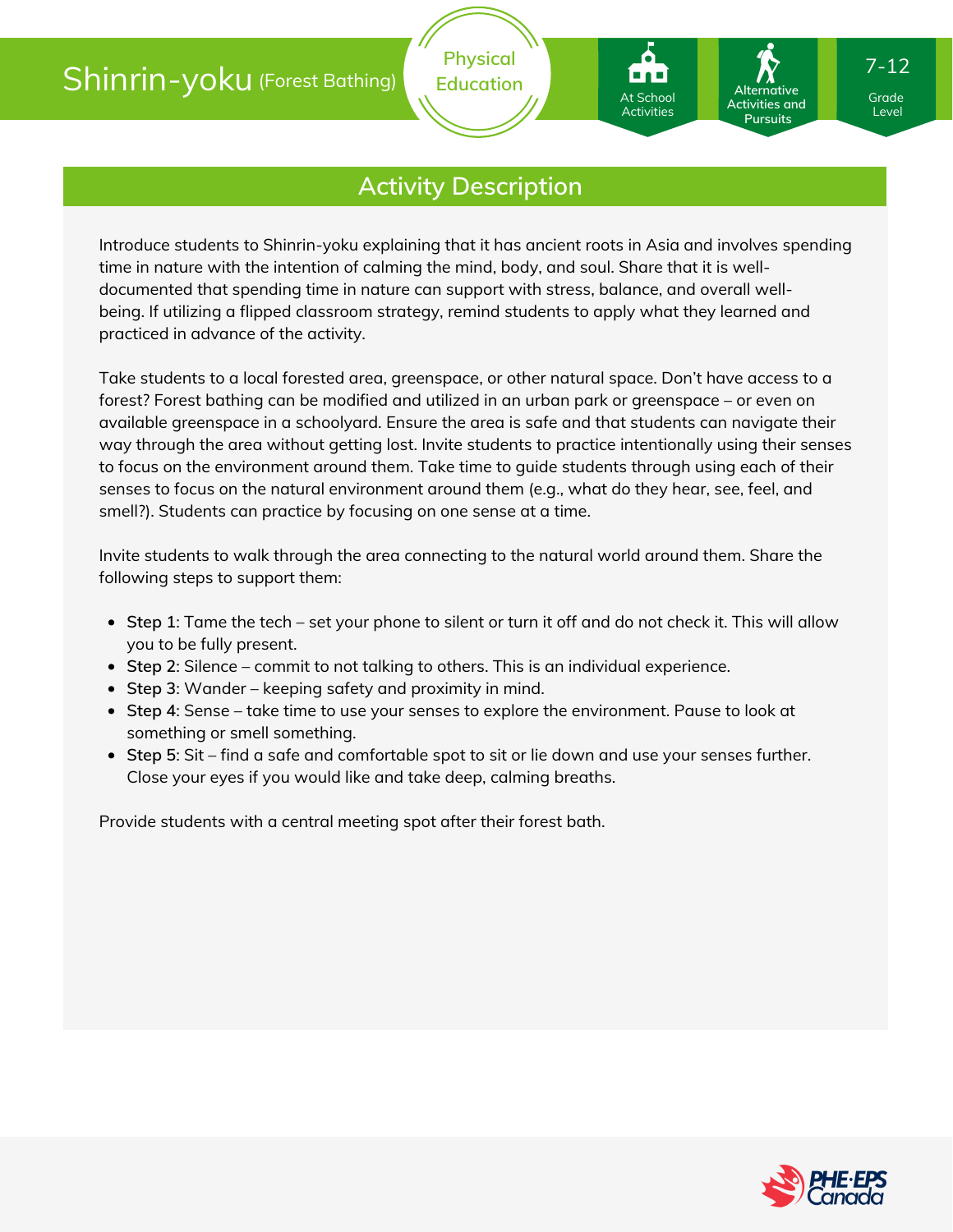# Shinrin-yoku (Forest Bathing)

**Physical Education**

Activities and At School At School Activities Activities

**Pursuits** 

**Alternative**

7-12

Grade Grade Level Level

# **Physical Education**



#### **MOVE**

**THINK**

**Develop psychomotor skills, tactics, and strategies that facilitate a variety of physical activities across diverse environments.**

**Develop cognitive skills and strategies for a variety of movement contexts that facilitate critical thinking, decision making, and problem solving.**

# o.



#### **FEEL**

**Develop affective skills and strategies that facilitate healthy and safe relationships with themselves, with others, and with their environment.**

#### **ACT**

**Practice behaviour skills and strategies that facilitate movement competence and confidence.**



## **Competencies Reflection Questions**

Reflection is important to support learning during physical education. Consider asking students the reflection questions below and discuss the answers together.

- *What ways did you connect with the natural environment?*
- *What do you notice about your mind, body, and soul after completing the activity?*



## **Inclusion Considerations**

Modifications can be made to a variety of activity components to ensure inclusion. As you plan activities, consider how everyone can be involved and how to modify or adapt the activities to ensure the full inclusion of all. The STEP framework provides modifications to the following activity components space, task, equipment, and people.

| Space                                                                               | Task                                                                 | F<br>Equipment                                                                               | People                                                                                        |
|-------------------------------------------------------------------------------------|----------------------------------------------------------------------|----------------------------------------------------------------------------------------------|-----------------------------------------------------------------------------------------------|
| Complete the activity in<br>an area that students<br>are comfortable<br>navigating. | Students complete the<br>activity stationary in an<br>assigned spot. | Students use the<br>required equipment for<br>them to complete the<br>activity successfully. | Students complete the<br>activity in pairs but<br>encourage minimal<br>talking between pairs. |